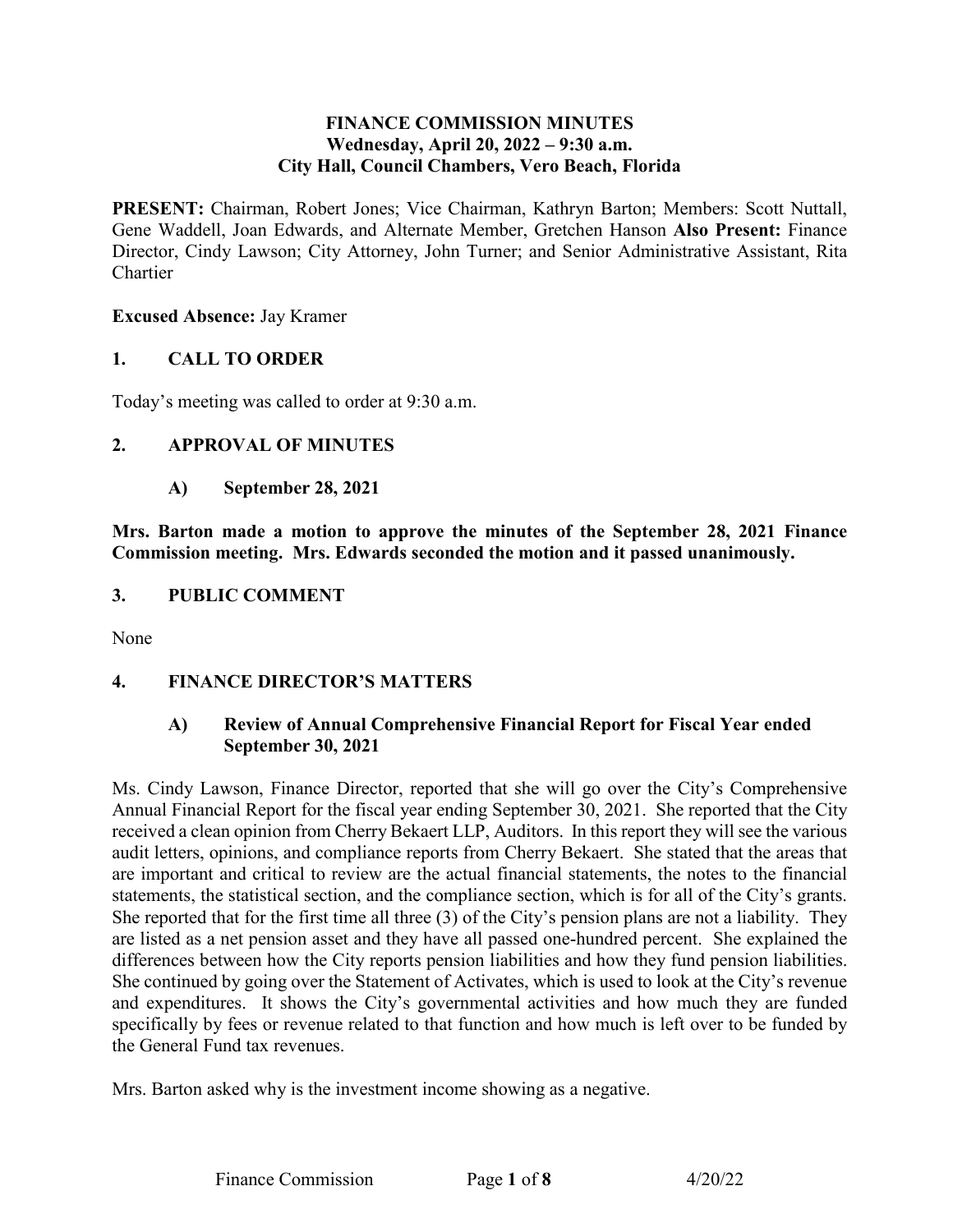terrible year and those bond portfolios have posted negative returns. Ms. Lawson explained that the City's general investments are required by Florida Statues to be in federal government instrumentalities, treasury bonds, and short term instruments. This was a

Mr. Nuttall asked how does the \$1.3 million figure of the transfers compare to prior years.

 revenue. The only exception is the Airport, because they are not allowed to make any transfers to Ms. Lawson explained that the transfers from the Enterprise Funds are set at 6% of the operating the General Fund per the Federal Aviation Administration (FAA) regulations.

Mr. Jones asked if the 6% transfer is consistent with other municipalities.

Mr. Jones asked if the 6% transfer is consistent with other municipalities.<br>Ms. Lawson replied yes it is very common. There are no rules on the percentage amount, so some municipalities will transfer more than 6%. It is at the discretion of City Council to transfer funds from the Enterprise Funds into the General Fund and those funds are not restricted. The 6% is a policy and they could change it, but for the past 11 years the City has used 6%.

 Ms. Lawson continued with discussing the General Operating Fund on page 30 of the putting more aside in the emergency reserves, for capital improvements, etc. She referred to page for the General Fund. The total revenues are \$20.5 million and the total expenditures are \$24.4 about \$62.3 million. She went on to discuss the financial statements on page 36 for the various Fund. She said the income statements for the Enterprise Funds are shown on pages 40 and 41. She about \$2.8 million. It does not have enough income to cover its expenses and its depreciation, so it runs at an operating loss. However, capital grants and contributions take the place of that loss. The Airport has a very expensive infrastructure and with the depreciation it does not make enough from the FAA and the Florida Department of Transportation (FDOT). Comprehensive Annual Financial Report. This shows the fund balances that are held consistent with the Fund Balance Policy. This policy was modified right after the sale of the Electric Utility to make sure the proceeds from the sale were set aside for things like paying off pension funds, 32 of the Comprehensive Annual Financial Report and said this is basically the income statement million, which includes the appropriation of fund balances for pension payments, Other Post Employment Benefit (OPEB) payments, and the glide path. The ending fund balance is shown at Enterprise Funds, which includes the Water and Sewer, the Airport, the Marina, and the Solid Waste pointed out that the Airport has an operating expense of about \$2.5 million and depreciation of to do its capital improvements, but it does have substantial investments for capital improvements

Mr. Waddell asked how is the revenue generated for the Airport.

 are Fixed Based Operators (FBO's) pay rent for the facilities, as well as gross receipts and a percentage of their fuel flowage. Ms. Lawson replied that their revenue is primarily from their commercial tenants. The tenants that

Mr. Waddell asked if it is based on their take offs and landings.

 Ms. Lawson replied yes, in an indirect way. She reported that the Airport receives \$2 million from Airport rentals, \$160,000 comes from rentals at the Citrus Park Village Mobile Home Park, \$230,000 comes from fuel flowage, and another \$320,000 comes from gross receipts of the FBO's. The rest of it is just miscellaneous revenues.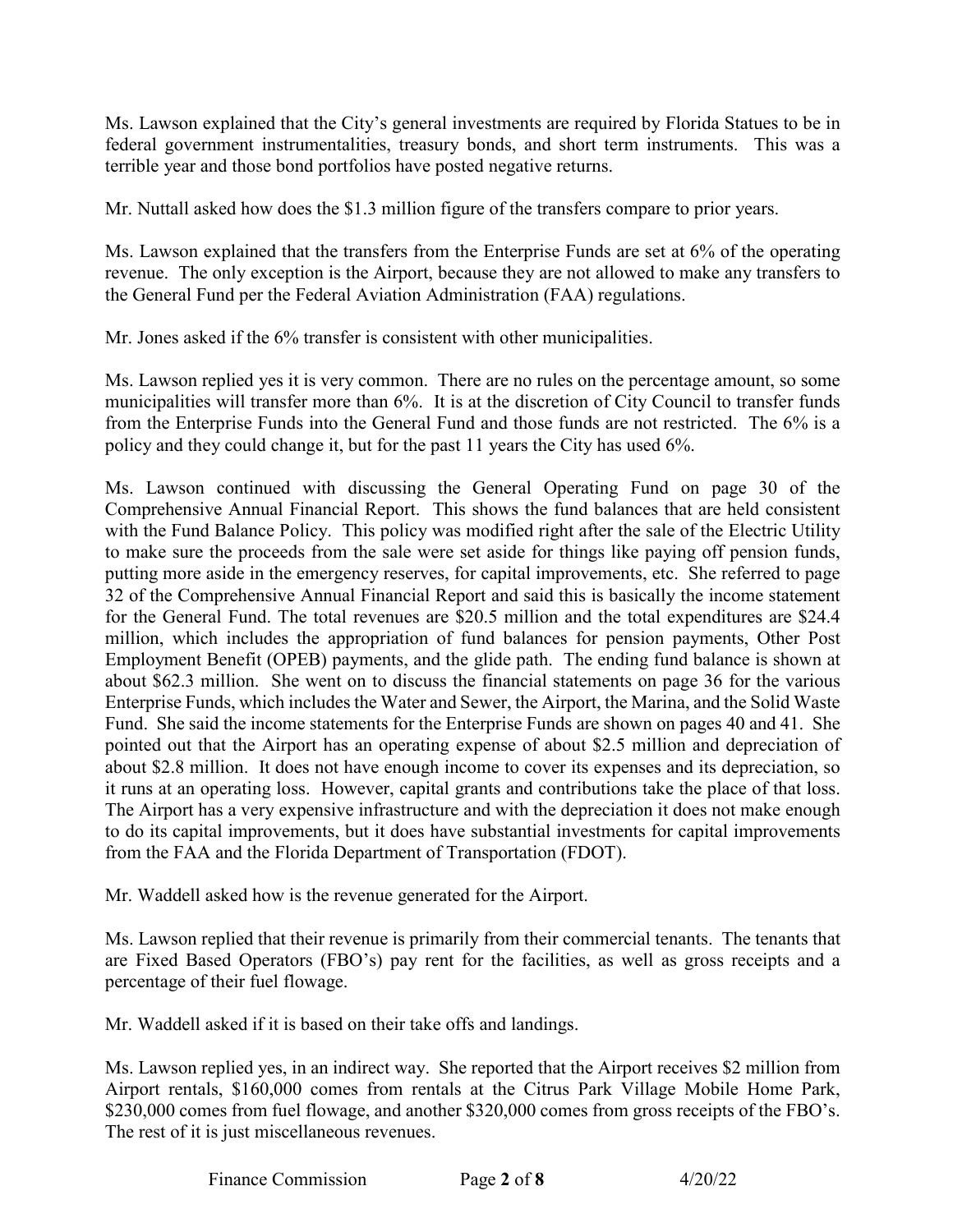sure they are on the same commercial level with what is going on outside of the Airport. Mr. Waddell asked if they have had anyone, other than the City, look at the land leases to make

Ms. Lawson explained that they are required by the FAA to make sure the rentals are at a fair market value.

Mrs. Barton stated that the report shows the Airport's fund balance is unrestricted. She asked if the FAA grants are unrestricted.

there is nothing left over. Ms. Lawson explained that the FAA grants are restricted, but they are reimbursement grants so

there is nothing left over.<br>Ms. Lawson stated that the Marina's debt service of \$375,000 per year was paid off with proceeds last fiscal year. That allows the Marina to be able to afford an interfund debt service for some of the capital improvements and to start rebuilding their reserves. The net position of the Marina is still at about \$5.5 million net investment in capital assets with about \$500,000 in cash and points of the notes section on page 65. She went over the City's long term debt, what it includes, entries or accumulation of benefits. There are about 688 people in the Plan. The second plan is the it and it is the City's responsibility. She explained that the investment return will be different for liabilities. She went over the graph on the handout showing what each pension plan has done since from the sale of the electric utility. Now the Marina shows an increase in net position of \$440,000 receivables. The Solid Waste Enterprise Fund operates at a surplus and there is more than enough to cover the 6% transfer to the General Fund. She continued by discussing some of the important what was paid off, what was added in, and the ending balances on each debt. On the following pages they will see the interest rates and the amortization schedules for all the revenue notes and capital lease purchases. She explained that the City has three (3) Pension Plans. The General Employee Pension Plan is for non-public safety employees, which was frozen in 2015, with no new Police Pension Plan, which is still active and is funded in part by revenue from insurance and from the State. The third plan is the Fire Pension Plan that has about eight (8) retired employees left in each of the Plans. She asked the Commission members to review the summary page that she handed out (attached to original minutes). This page summarizes the information about the pension 2014.

 Mr. Waddell asked if the Fire Pension Plan participants were all retired firemen before it was turned over to the County.

 Ms. Lawson replied yes. The participants had the option of switching to the Florida Retirement System with the County or staying with the City's Pension Plan.

 City will pay a calculated percentage of their monthly premium. The City created an OPEB trust several years ago to begin putting money into so they could make those payments, but also leave about \$4.3 million to go against the City's OPEB liability, so they are making progress. She great financial position. She said page 101 recaps exactly what the committed reserves are for in Ms. Lawson explained that the City provides retirees with a health insurance subsidy depending on their years of service. When people retire they can stay on the City's health insurance plan and the extra money in there so it will continue to grow a balance. By doing this, the City has accumulated explained that after the sale of the Electric Utility, the City Council very specifically went out of there way to set aside committed fund balances for specific purposes in order to put the City in a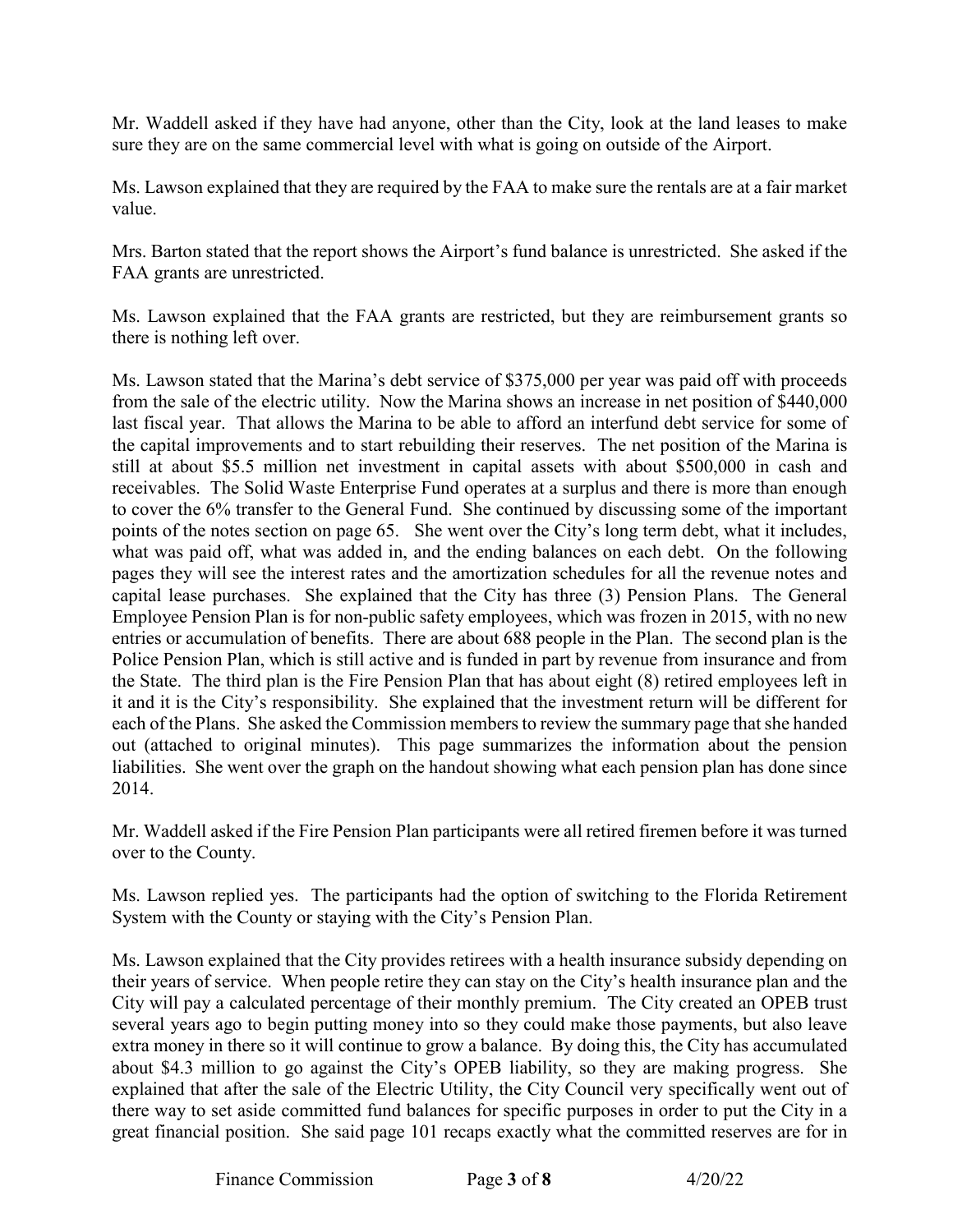a capital and infrastructure reserve, and an emergency reserve. She continued with briefly going over several tables, which included the City's taxable assessed value, the City's direct tax rate, the accordance with the adopted Fund Balance Policy. On page 100 they will see the four (4) committed fund balances, which include the unfunded pension liability reserve, an OPEB reserve, overall tax rate, the City's millage rate, and the list of the top 10 tax payers in the City of Vero Beach. She then went over the 10-year history of the City's staffing levels on page 156 of the Comprehensive Annual Financial Report.

# **B) FY 21-22 First Quarter Financial Report and Variance Analysis**

person who does the majority of the work on the quarterly financial reports. Ms. Lawson introduced Mrs. Kelley Brost to the Commission members and said that she is the

Ms. Lawson stated that not much happens in the first quarter. In the first month they have a lot of expenditures that go back to the prior fiscal year, so it throws things off for a bit. On the flip side though, they receive most of the Ad Valorem Taxes in the first quarter. There are a few things that skew the numbers, but that is just the nature of their operations.

 Mr. Waddell stated that this report was as of December 31, 2021, so he assumes they have a report from March 31, 2022. He asked if anything has recovered in the investments.

financial reports quarterly. Ms. Lawson explained that they close their general ledger monthly, but they only produce external

financial reports quarterly.<br>Mrs. Kelly Brost, Comptroller, reported that the investments have not improved.

Mrs. Barton asked Ms. Lawson if there was anything she found that might be an issue.

 Ms. Lawson replied that she did not see anything out of the ordinary and there is not any action they need to take as of the end of December.

they need to take as of the end of December.<br>Mr. Jones asked if they make any attempt to budget seasonally.

 Ms. Lawson said if she sees something that she believes might cause a problem to the bottom line before the end of the year she might make some adjustments.

 Mr. Jones said they talked before about how COVID caused some issues and now inflation is a concern. He asked do they see any risk to this year's plan because of it.

 Ms. Lawson replied that a couple of areas she thought COVID would have affected their budget financially really never came to pass. She does not believe anyone would have expected to see the type of investment returns in the Pension Plans like they had. This year they are starting to feel the impact of inflation, particularly with the Enterprise Funds and especially the Recreation Department.

 Mrs. Brost said on pages 22 and 23 they will see a summary laying out each individual cost center for the Recreation Department and so far they are doing well on their own. The first quarter shows them almost at their targets.

Finance Commission Page 4 of 8 4/20/22

Page 4 of 8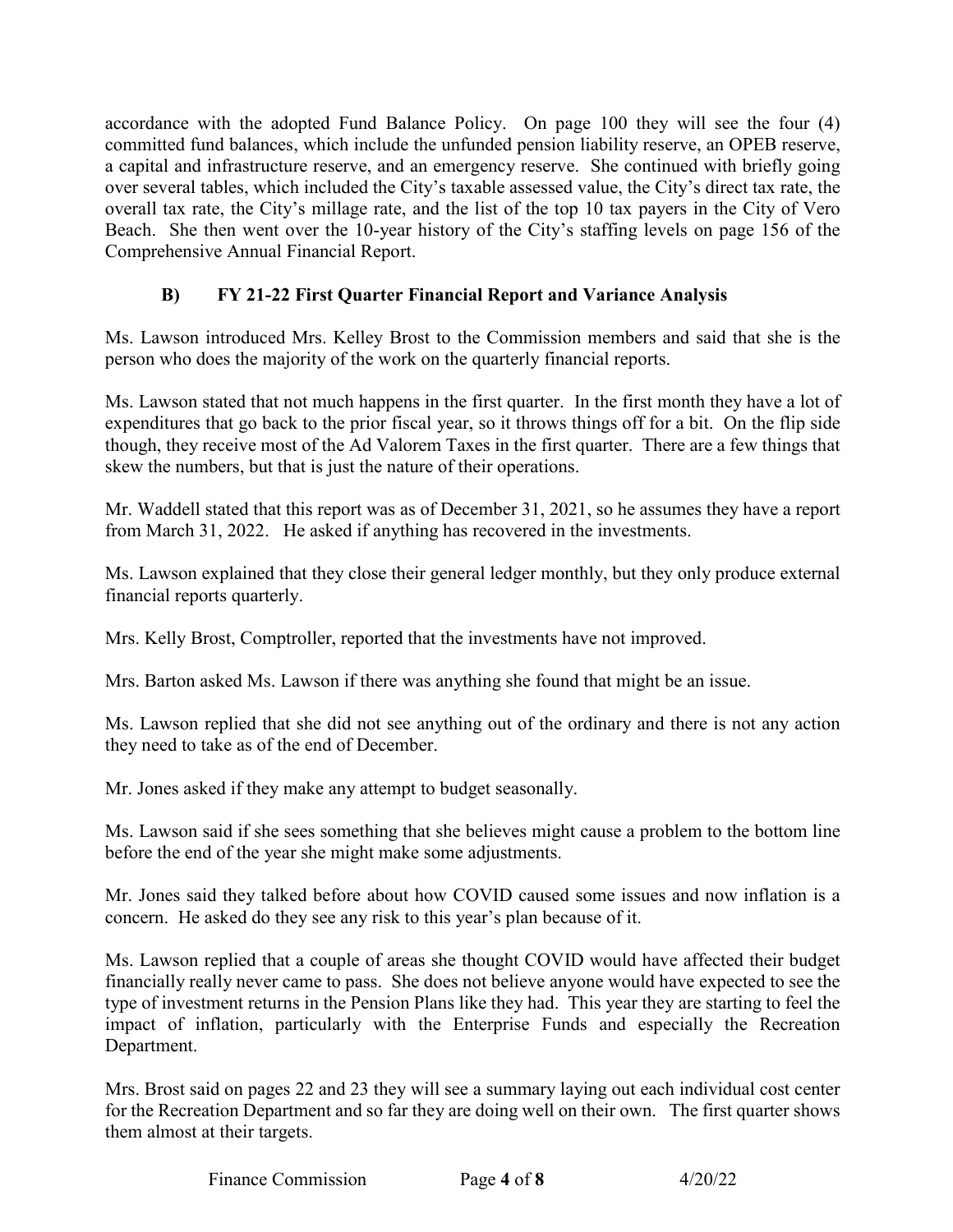Mrs. Barton asked if they are having any staffing or retention problems.

Ms. Lawson replied yes, some departments have mentioned it. She said at the May 3<sup>rd</sup> City Council meeting they will be discussing their budget priorities. They will go over where the City's salaries sit and what they will need to consider for next year and how to resolve some of their staffing problems.

 At 10:44 A.M., Mr. John Turner, City Attorney, excused himself from the meeting and Ms. Jenny Flanigan, Assistant City Attorney, took over as legal counsel for the Commission.

# **C) Update on Various City Projects and Initiatives (Requested by the Chairman)**

## **1. Water Reclamation Facility Project and Financing**

 last week. The Project Manager will be meeting with her and the Water and Sewer Director to get an updated spending forecast for the actual capital part of the project and some of the engineering not affect their bond rating. Per the Internal Revenue Service (IRS) regulations the City is allowed to reimburse themselves for the soft costs. They will use cash for part of the costs and include a replenishment of that cash in their bond when that happens. Ms. Lawson reported that City Council awarded the design contract for the Water Reclamation Facility on March 1, 2022 for about \$3.8 million and the group held their initial kickoff meeting elements. She explained that they will eventually include the soft cost of \$3.8 million in the bond, but they have more than enough cash to pay for that until the bonding happens. As of the end of last year they had \$22.5 million of unrestricted cash on hand, so even with using \$3.8 million it will

replenishment of that cash in their bond when that happens.<br>Mr. Waddell asked is the idea to move the entire Water Treatment Plant to the Airport property.

 campus on the Airport property. The existing buildings at the current site will then be demolished and that property will become part of the Three Corners project. Ms. Lawson explained that they will not be moving buildings, but constructing the new facility and

Mr. Jones asked if there is any time frame for this project and will it accommodate the growth in the City.

 Ms. Lawson stated that the rate consultants are using demographics to make some projections for the future. There is not as much growth as they would think within the water service area, because hookups. The design process will take about eight (8) months, there will be another six (6) months to put it out to bid, the construction schedule is about two (2) years, so it will probably be a total of about five (5) years. the City is built out. The area of growth is in the Septic Tank Effluent Pump (STEP) System

## **2. Airport General Aviation vs Commercial Aviation Status**

 Ms. Lawson reported the Bill that the City was working on with Legislation passed, so that means the City can retain 80% of their FDOT funding until they pass 100,000 enplanements in a single year. Previously it was 10,000 enplanements. She said that the Airport relies heavily on grants to received 50% funding they would lose about \$1 million in grant money every year. be able to afford the upkeep of the infrastructure, so this is extremely good news. If they only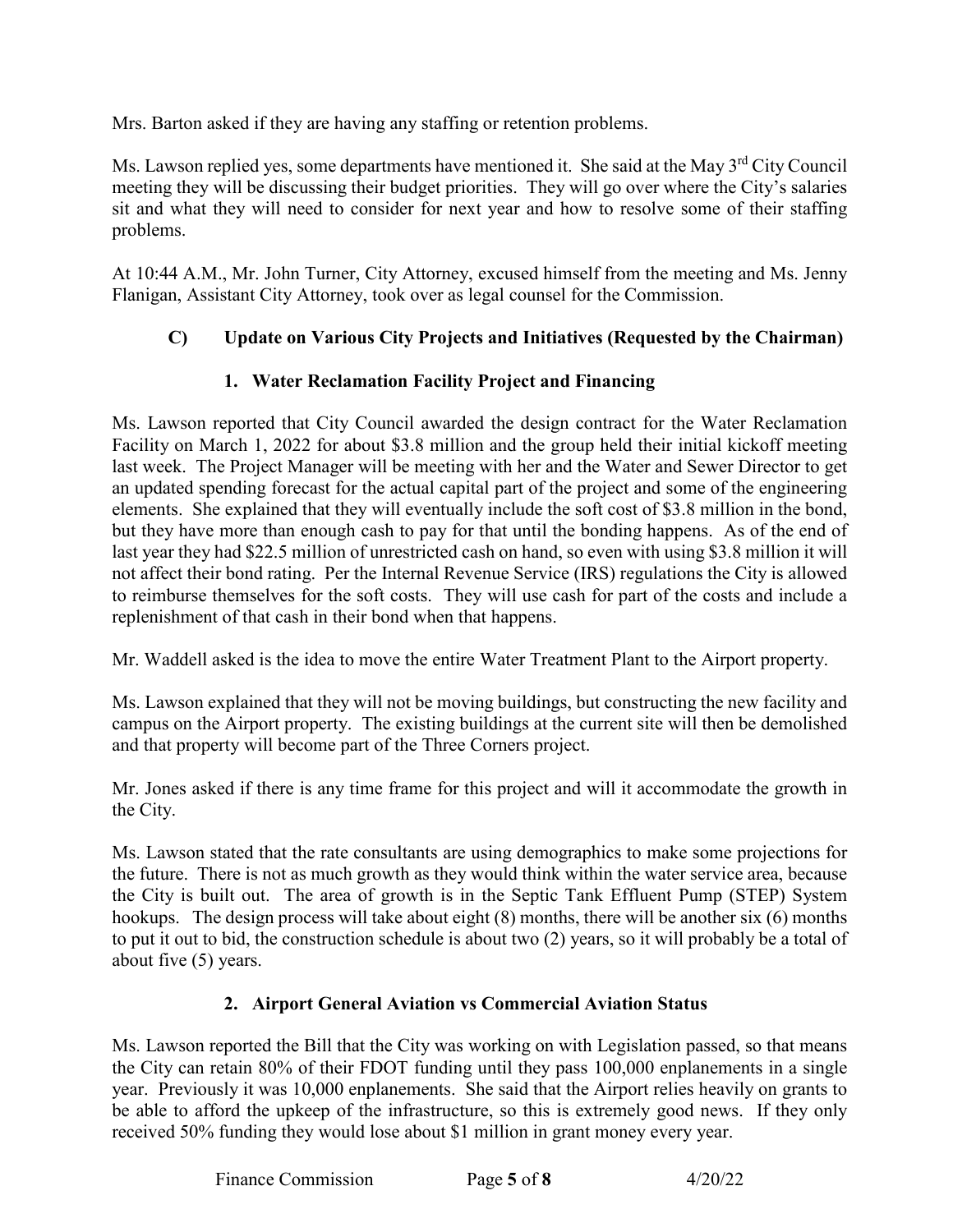## **3. Marina Master Plan Project Finances**

 storage building, the docks, and the bulkhead. This project is funded by a combination of a grant, a loan, and a contribution. She explained that an interfund loan was given to the Marina from the General Government Capital Infrastructure Fund. It will be paid back by the Marina over 15 years at 1% interest. There is also a \$2 million capital contribution being made from the \$21 million Capital Infrastructure Reserve for this project. The estimated cost of this project is \$7.1 million. the interfund loan, and a \$2 million contribution that does not require repayment. Ms. Lawson announced that City Council scheduled a Special Call meeting for May 5, 2022, to have the consults present the plan for the Marina South Complex project, which includes the dry It will be about \$500,000 in grants from the Florida Inland Navigation District (FIND), 4.7% from

 Mr. Jones assumed that the FIND grant would have been higher. He asked if there is a chance they could receive more.

 Ms. Lawson explained that they budgeted for \$464,000 from FIND for Phase I, but they were only awarded \$381,000. However, they are in the process of making application for a Phase II grant, so that amount could improve.

Mr. Jones asked if the \$7.1 million is just for the current footprint that was presented.

 Ms. Lawson replied yes, it is for the South Complex development. Nothing has been approved yet and it has not gone out to bid. It will be up to City Council to decide if they proceed with that design or some other version of the plan.

Mrs. Edwards asked if they have local representation on FIND. If they do, that person can be a big help.

Mr. Jones replied yes, they do have a representative.

 Mr. Jones asked if their intent for giving the Marina the \$2 million subsidy is to make sure that the loan is not in excess of what the Marina can afford to repay.

 Ms. Lawson replied yes, that is why she made that recommendation during their budget workshops. They don't want to put the Marina back in the same situation of having a debt service burden that makes it impossible to generate revenue to maintain its assets.

 Mr. Jones asked if it is reasonable to assume that a smaller building would make it less financially attractive compared to the largest one (1) they are planning on.

Ms. Lawson said she does not know the answer, but that question might be answered at the May 5<sup>th</sup> meeting by the consultant or the Marina Director, Sean Collins.

## **4. Three Corners Referendum and Developer Request for Information (RFI)**

 the Three Corners Project on March 10, 2022. There was a site visit for the interested developers on March 23rd and 24 teams of developers, engineering firms, etc. attended. Their responses to the Ms. Lawson reported that the City released a Request for Information (RFI) on the development of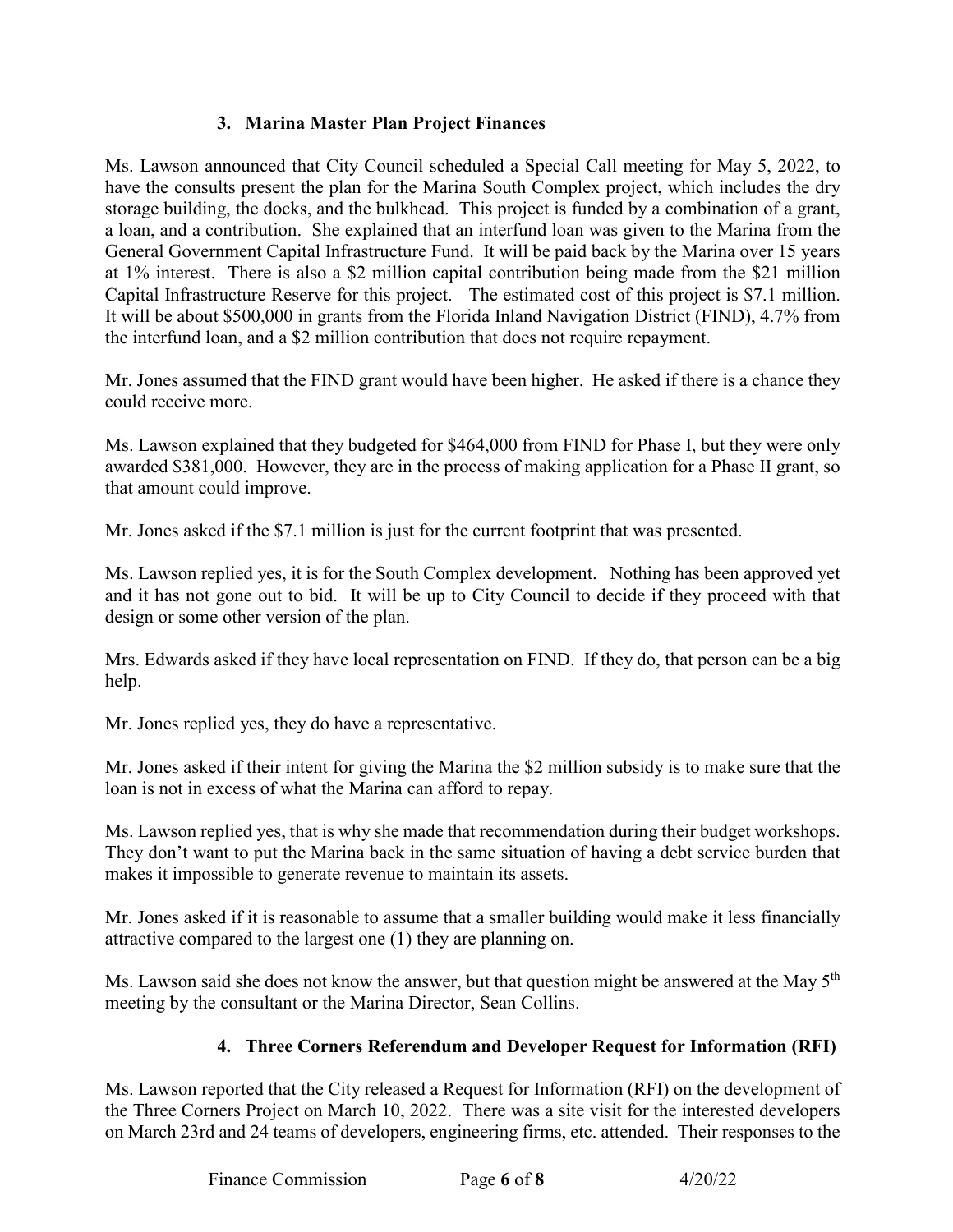RFI are due back to the City on April 26, 2022, but they are not mandatory to be eligible to submit release an RFP so they can begin to negotiate a contract. a packet for a future Request for Proposal (RFP). The plan is if the referendum passes the City will

Mr. Jones asked if the City assumes this property would be built out by a commercial entity.

 Ms. Lawson said they would have to wait and see what comes out of the RFP. She explained that the RFI is only for the north parcel and the south parcel will be for the City to develop. The south parcel will include green space, bike paths, youth sailing, and some other things.

## **5. CHAIRMAN'S MATTERS**

Mr. Jones brought up the growth of Indian River County and asked if there are any figures for that, which would affect the parking and the services provided by the City of Vero Beach.

 more lifeguards or more guarded beaches. However, when it comes to public safety, they will have to see if that influx of people result in more calls for service by the Police Department. If it does, they will go to City Council to request more staffing. When it comes to parking there have been some discussions on how to increase the number of parking spaces on the ocean side, but there has value, so the increase (in population) will indirectly affect the City's revenue sources. Ms. Lawson replied that it depends on the service, but at this point the City has not discussed adding not been much interest in how to capture more revenue from parking or for using public spaces and Parks. The influx will have a positive impact on the local businesses and an increase in taxable

## **6. MEMBER'S MATTERS**

 Mrs. Barton brought up the streets in the Central Beach area and asked if the maintenance of the streets is State funded.

 Ms. Lawson said the City does a paving assessment every few years to determine what City streets are a priority to be paved and they do as much as they can within their budget. She explained that street paving is paid for with the one-cent sales tax and not by Ad Valorem taxes.

 Mrs. Hanson asked if there have been any discussions about the City receiving additional revenue from the 11% Tourist Tax.

 Ms. Lawson replied that by State law the City is not entitled to that money. It is handled through the County and the County's Tourist Development Council (TDC). She said the City has made not been willing to share it. She explained that there are restrictions on what the money can be policy for TDC grants to specify they will not accept any grant requests from municipal several requests to the County for some sharing of that money for eligible projects, but they have expended on and it has to be tourism related or a small handful of eligible capital projects that meet certain criteria. She announced that the County recently changed their outside agency funding governments.

Ms. Jenny Flanigan, Assistant City Attorney, stated that the City is looking at some options since the City makes up 50% of the tax. She believes they will submit the grant request even after the County's recent change.

Finance Commission Page **7** of **8** 4/20/22